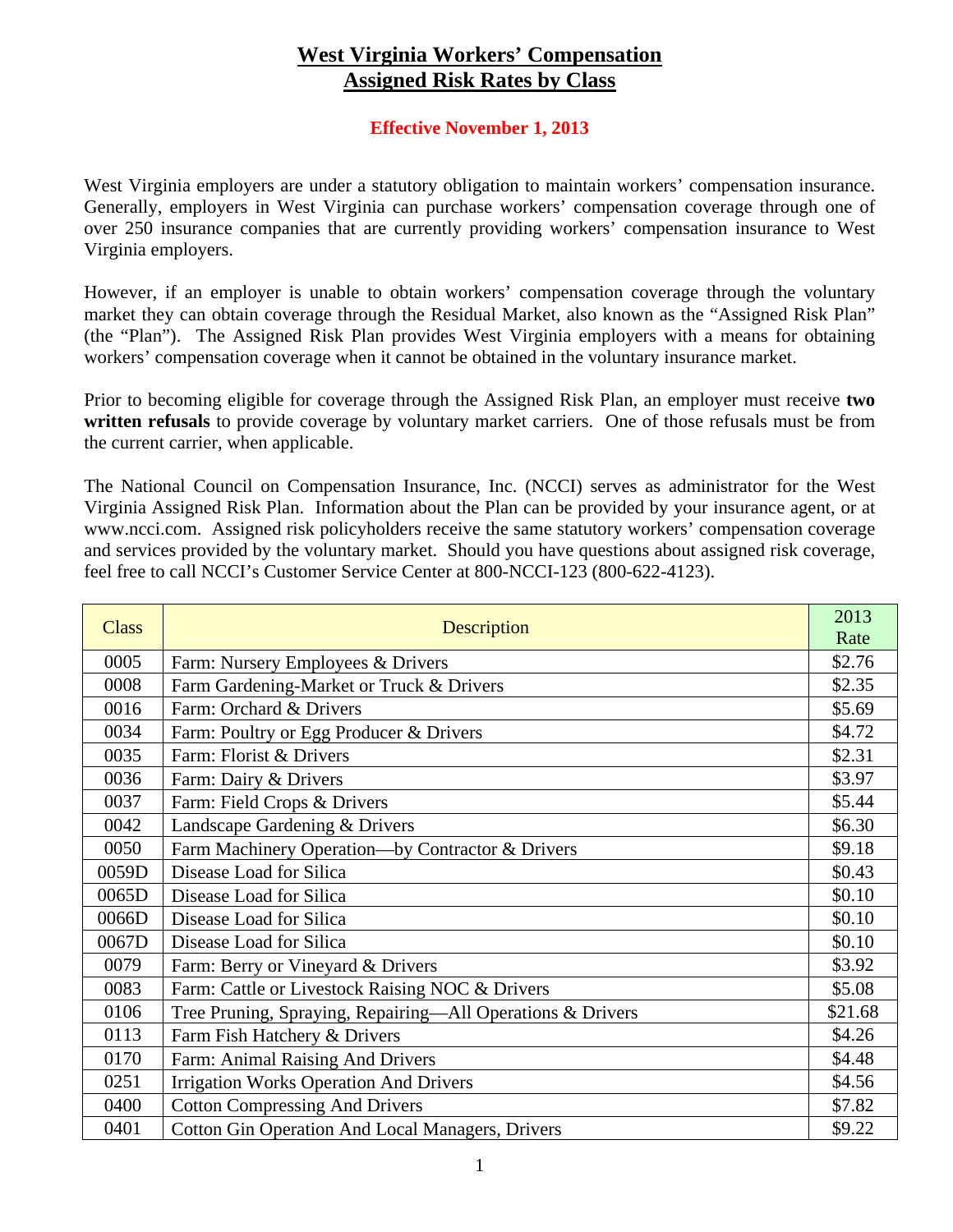|              |                                                                               | 2013             |
|--------------|-------------------------------------------------------------------------------|------------------|
| <b>Class</b> | Description                                                                   | Rate             |
| 0771N        | Non-ratable code for 4771                                                     | \$0.54           |
| 0908P        | Domestic Workers-Residences-Part-time                                         | \$208.00         |
| 0913P        | Domestic Workers-Residences-Full time                                         | \$366.00         |
| 0917         | Residential Cleaning Services by Contractor-Inside                            | \$4.59           |
| 1005*        | Coal Mining - Surface & Drivers                                               | \$9.23           |
| $1016X*$     | Coal Mining - NOC                                                             | \$26.09          |
| 1164D        | Mining NOC - Not Coal - Underground - & Drivers                               | \$5.92           |
| 1165D        | Mining NOC - Not Coal - Surface - & Drivers                                   | \$5.17           |
| 1320         | Oil or Gas Lease Operator - All Operations & Drivers                          | \$4.51           |
| 1322         | Oil or Gas Well: Cleaning or Swabbing of Old Wells Having Previously Produced | \$8.71           |
|              | Gas or Oil-by Contractor-No Drilling & Drivers                                |                  |
| 1430         | Smelting, Sintering or Refining - Lead - & Drivers                            | \$7.12           |
| 1438         | Smelting, Sintering or Refining - Metals - Not Iron or Lead - NOC & Drivers   | \$7.05           |
| 1452         | Ore Milling & Drivers                                                         | \$4.20           |
| 1463         | Coal Billet or Briquette Mfg & Drivers                                        | \$13.28          |
| 1472         | Distillation - Wood - & Drivers                                               | \$3.43           |
| 1624D        | Quarry NOC & Drivers                                                          | \$5.48           |
| 1642         | Lime Mfg                                                                      | \$4.26           |
| 1654         | Quarry-Cement Rock-Surface-And Drivers                                        | \$9.58           |
| 1655         | Lime Mfg - Quarry - Surface - & Drivers                                       | \$5.25           |
| 1699         | Rock Wool Mfg.                                                                | \$4.03           |
| 1701         | Cement Mfg                                                                    | \$6.35           |
| 1710D        | Stone Crushing & Drivers                                                      | \$6.74           |
| 1741D        | Flint or Spar Grinding & Drivers                                              | \$4.05           |
| 1747         | Emery Works & Drivers                                                         | \$2.85           |
| 1748         | Abrasive Wheel Mfg. And Drivers                                               | \$4.30           |
| 1803D        | Stone Cutting or Polishing NOC & Drivers                                      | \$6.54           |
| 1852D        | Asbestos Goods Mfg                                                            | \$3.06           |
| 1853         | Mica Goods Mfg. And Mica Preparing                                            | \$1.92           |
| 1860         | <b>Abrasive Paper or Cloth Preparation</b>                                    | \$2.35           |
| 1924         | Wire Drawing Or Cable Mfg.-Not Iron Or Steel                                  | \$2.44<br>\$3.74 |
| 1925<br>2002 | Die Casting Mfg.                                                              | \$3.38           |
| 2003         | Macaroni Mfg                                                                  | \$4.17           |
| 2014         | Bakery & Drivers, Route Supervisors<br>Grain or Feed Milling                  | \$4.51           |
| 2016         | Breakfast Food Mfg.                                                           | \$2.66           |
| 2021         | <b>Sugar Refining</b>                                                         | \$4.48           |
| 2039         | Ice-Cream Mfg. & Drivers                                                      | \$3.21           |
| 2041         | Candy, Chocolate, and Confection Mfg.                                         | \$4.02           |
| 2065         | Milk Products Mfg NOC                                                         | \$4.28           |
| 2070         | Creamery or Dairy & Route Supervisors, Drivers                                | \$6.51           |
| 2081         | <b>Butchering</b>                                                             | \$4.51           |
| 2089         | Packing House - All Operations                                                | \$4.44           |
| 2095         | Meat Products Mfg NOC                                                         | \$4.07           |
| 2105         | <b>Fruit Packing</b>                                                          | \$3.79           |
|              |                                                                               |                  |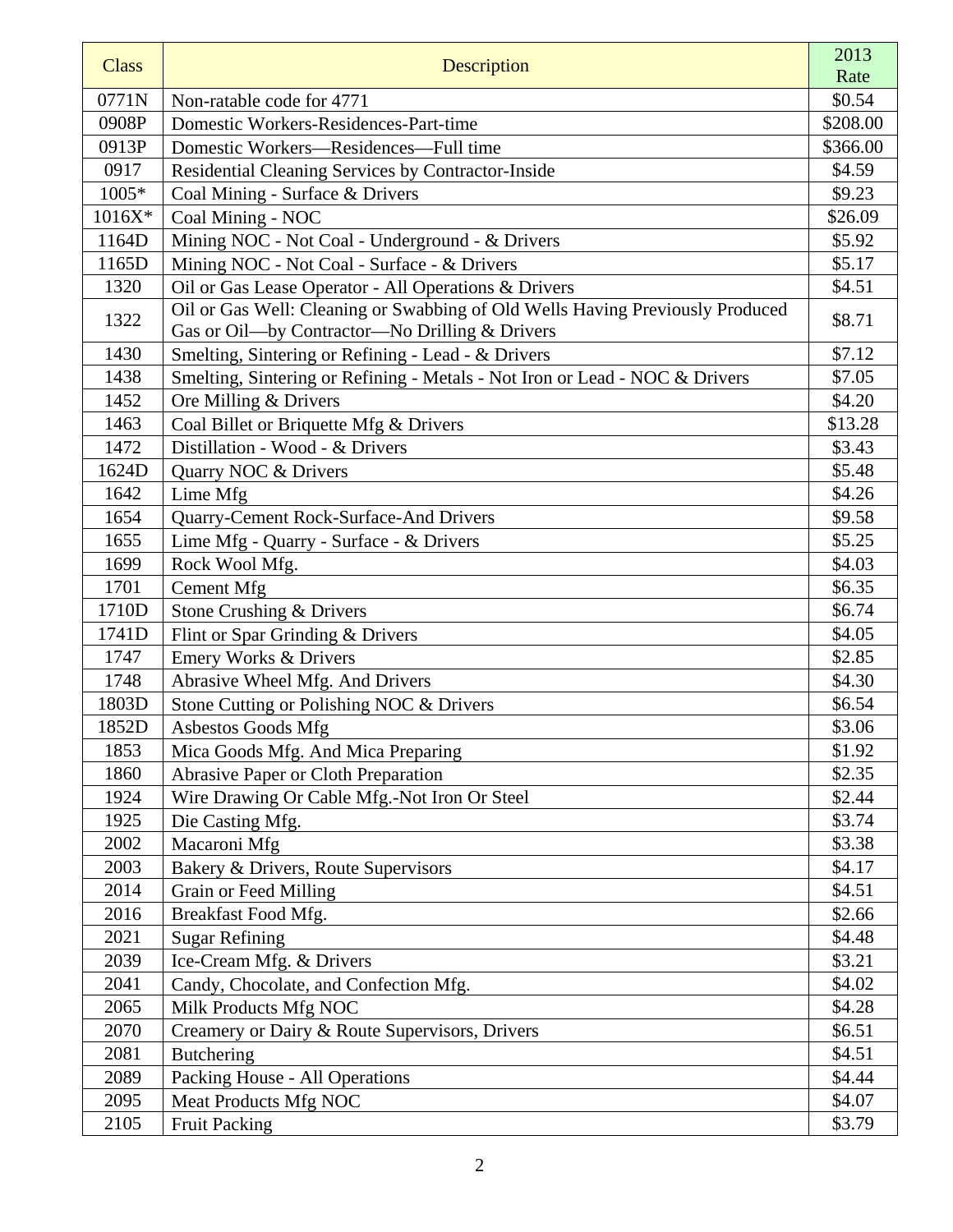| <b>Class</b> | Description                                                          | 2013    |
|--------------|----------------------------------------------------------------------|---------|
|              |                                                                      | Rate    |
| 2110         | Pickle Mfg.                                                          | \$3.07  |
| 2111         | <b>Cannery NOC</b>                                                   | \$2.77  |
| 2112         | Fruit Evaporating or Preserving                                      | \$3.69  |
| 2114         | <b>Oyster Processing</b>                                             | \$1.94  |
| 2121         | Brewery And Drivers.                                                 | \$1.98  |
| 2130         | <b>Spirituous Liquor Distillery</b>                                  | \$3.07  |
| 2131         | <b>Spirituous Liquor Bottling</b>                                    | \$3.30  |
| 2143         | Fruit Juice Mfg. & Drivers                                           | \$3.87  |
| 2157         | Bottling NOC & Route Supervisors, Drivers                            | \$7.36  |
| 2172         | Cigarette Mfg                                                        | \$2.20  |
| 2174         | Tobacco Re-handling Or Warehousing                                   | \$3.35  |
| 2211         | Cotton Batting, Wadding or Waste Mfg.                                | \$8.43  |
| 2220         | Yarn or Thread Mfg - Cotton                                          | \$2.36  |
| 2286         | Wool Spinning And Weaving                                            | \$2.07  |
| 2288         | Felting Mfg                                                          | \$3.90  |
| 2300         | Plush Or Velvet Mfg                                                  | \$2.66  |
| 2302         | Silk Thread or Yarn Mfg                                              | \$2.44  |
| 2305         | Textile Fiber Mfg - Synthetic                                        | \$2.62  |
| 2361         | Hosiery Mfg.                                                         | \$2.02  |
| 2362         | Knit Goods Mfg NOC                                                   | \$1.71  |
| 2380         | Webbing Mfg.                                                         | \$3.13  |
| 2386         | Lace Mfg                                                             | \$1.54  |
| 2388         | Embroidery Mfg.                                                      | \$2.15  |
| 2402         | Carpet or Rug Mfg NOC                                                | \$2.64  |
| 2413         | Textile - Bleaching, Dyeing, Mercerizing, Finishing                  | \$2.31  |
| 2416         | Yarn Dyeing Or Finishing                                             | \$2.03  |
| 2417         | Cloth Printing.                                                      | \$1.72  |
| 2501         | Cloth, Canvas and Related Products Mfg. NOC                          | \$2.49  |
| 2503         | Dressmaking or Tailoring - Custom Exclusively                        | \$1.41  |
| 2534         | Feather Or Flower Mfg.-Artificial                                    | \$3.03  |
| 2570         | Mattress or Box Spring Mfg.                                          | \$3.95  |
| 2585         | Laundry NOC & Route Supervisors, Drivers                             | \$3.21  |
| 2586         | Cleaning Or Dyeing And Route Supervisors, Drivers                    | \$2.80  |
| 2587         | Towel or Toilet Supply Co. & Route Supervisors, Drivers              | \$5.48  |
| 2589         | Laundry and Dry Cleaning Store - Retail & Route Supervisors, Drivers | \$2.21  |
| 2600         | Fur Processing-Preparing Skins                                       | \$2.76  |
| 2623         | Tanning                                                              | \$6.53  |
| 2651         | Shoe Stock Mfg.                                                      | \$2.31  |
| 2660         | Boot or Shoe Mfg. NOC                                                | \$2.90  |
| 2670         | Glove Mfg.-Leather Or Textile                                        | \$1.95  |
| 2683         | Luggage Mfg                                                          | \$2.05  |
| 2688         | Leather Goods Mfg NOC                                                | \$3.36  |
| 2701<br>2702 | Logging or Tree Removal-Log Hauling & Drivers                        | \$11.04 |
|              | Logging or Tree Removal -Non Mechanized Operations                   | \$40.28 |
| 2709         | Logging or Tree Removal: Mechanized Equipment Operators              | \$21.17 |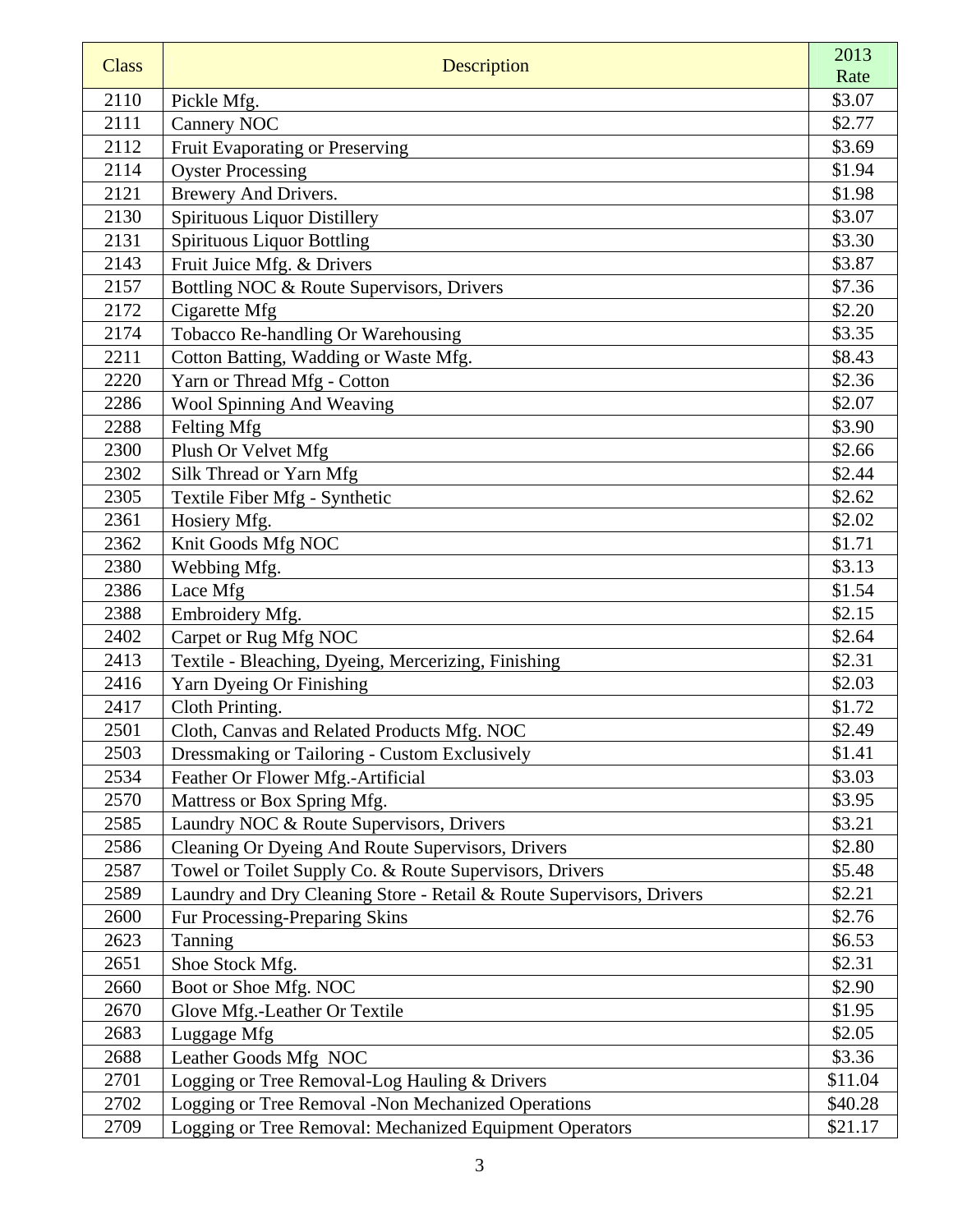| <b>Class</b> | Description                                                                                                 | 2013    |
|--------------|-------------------------------------------------------------------------------------------------------------|---------|
|              |                                                                                                             | Rate    |
| 2710         | Sawmill                                                                                                     | \$10.76 |
| 2714         | Veneer Mfg                                                                                                  | \$4.97  |
| 2731         | Planing or Molding Mill                                                                                     | \$3.31  |
| 2735         | Barrel Stock Mfg.--Wood                                                                                     | \$4.95  |
| 2759         | Pallet, Box or Box Shook Mfg. Wooden                                                                        | \$6.64  |
| 2790         | Pattern Making NOC                                                                                          | \$1.84  |
| 2797         | Manufactured, Modular, Or Prefabricated Home Manufacturing-Shop Work-All<br><b>Operations &amp; Drivers</b> | \$5.99  |
| 2799         | Manufactured, Modular, Or Prefabricated Home Setup, Hookup, Or Installation At<br><b>Building Site</b>      | \$3.66  |
| 2802         | Carpentry - Shop Only - & Drivers                                                                           | \$5.99  |
| 2835         | <b>Brush or Broom Assembly</b>                                                                              | \$3.17  |
| 2836         | Brush Or Broom Mfg. NOC                                                                                     | \$3.31  |
| 2841         | Woodenware Manufacturing NOC                                                                                | \$4.36  |
| 2881         | Furniture Assembly - Wood - From Manufactured Parts                                                         | \$2.90  |
| 2883         | Furniture Mfg - Wood - NOC                                                                                  | \$3.48  |
| 2913         | Rattan, Willow Or Twisted Fiber Products Mfg                                                                | \$3.95  |
| 2915         | <b>Veneer Products Mfg</b>                                                                                  | \$3.44  |
| 2916         | Veneer Products Mfg - No Veneer Mfg                                                                         | \$4.17  |
| 2923         | Musical Instruments Mfg - Wood NOC                                                                          | \$2.72  |
| 2942         | Pencil, Penholder or Crayon Mfg.                                                                            | \$2.61  |
| 2960         | Wood Preserving & Drivers                                                                                   | \$5.63  |
| 3004         | Iron or Steel: Manufacturing: Steelmaking - & Drivers                                                       | \$4.25  |
| 3018         | Iron or Steel: Manufacturing: Rolling Mill & Drivers                                                        | \$4.48  |
| 3022         | Pipe or Tube Mfg NOC & Drivers                                                                              | \$3.97  |
| 3027         | Rolling Mill NOC & Drivers                                                                                  | \$2.82  |
| 3028         | Pipe or Tube Mfg - Iron or Steel - & Drivers                                                                | \$5.07  |
| 3030         | Iron or Steel: Fabrication: Ironworks or Steelworks-Shop-Structural & Drivers                               | \$8.38  |
| 3040         | Iron or Steel: Fabrication: Iron Works - Shop - Ornamental - & Drivers                                      | \$5.81  |
| 3041         | Iron or Steel: Fabrication: Iron Works - Shop - Decorative or Artistic - Foundries,<br>Drivers              | \$4.74  |
| 3042         | Elevator Or Escalator Mfg.                                                                                  | \$5.53  |
| 3064         | <b>Sign Manufacturing Metal</b>                                                                             | \$4.41  |
| 3069         | Awning Mfg-Metal                                                                                            | \$5.00  |
| 3076         | Sheet Metal Products Mfg - Shop                                                                             | \$3.54  |
| 3081D        | Foundry - Ferrous - NOC                                                                                     | \$5.66  |
| 3082D        | <b>Foundry Steel Castings</b>                                                                               | \$5.96  |
| 3085D        | Foundry - Nonferrous                                                                                        | \$3.82  |
| 3110         | Forging Work - Drop or Machine                                                                              | \$5.26  |
| 3111         | <b>Blacksmith</b>                                                                                           | \$2.79  |
| 3113         | Tool Mfg - Not Drop or Machine Forged - NOC                                                                 | \$2.21  |
| 3114         | Tool Mfg - Drop or Machine Forged - NOC: Machining or Finishing of Tools or<br>Die Making Operations        | \$2.85  |
| 3118         | Saw Mfg.                                                                                                    | \$2.21  |
| 3119         | Needle Mfg                                                                                                  | \$1.26  |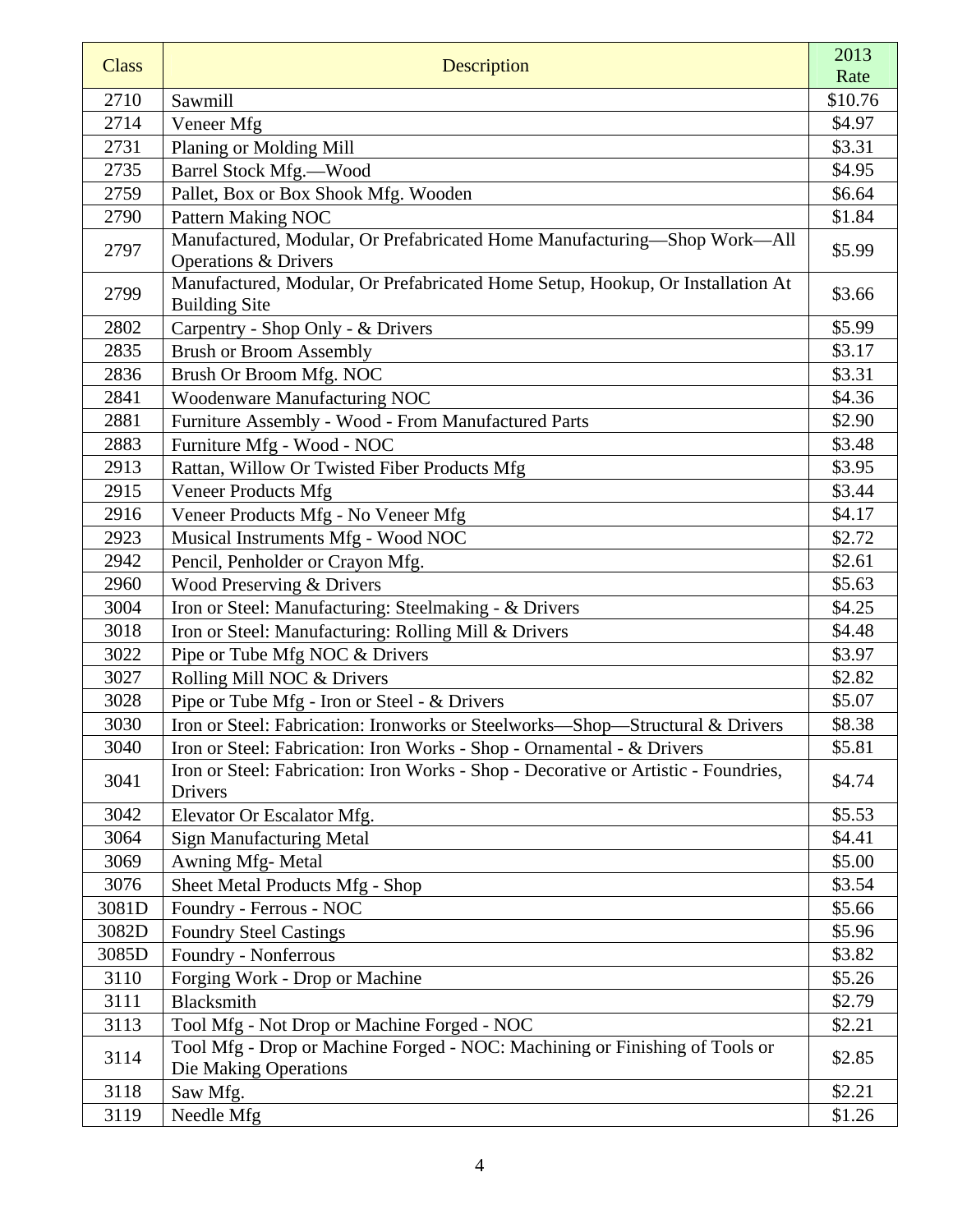| <b>Class</b> | Description                                                                  | 2013<br>Rate |
|--------------|------------------------------------------------------------------------------|--------------|
| 3122         | Cutlery Mfg NOC                                                              | \$2.31       |
| 3126         | Tool Mfg - Agricultural, Construction, Logging, Mining, Oil or Artesian Well | \$2.57       |
| 3131         | <b>Button Or Fastener Mfg.-Metal</b>                                         | \$2.49       |
| 3132         | Nut or Bolt Mfg.                                                             | \$3.15       |
| 3145         | Screw Mfg.                                                                   | \$2.85       |
| 3146         | Hardware Mfg. NOC                                                            | \$2.85       |
| 3169         | Stove Mfg.                                                                   | \$3.38       |
| 3175D        | Radiator or Heater Mfg.                                                      | \$3.63       |
| 3179         | <b>Electrical Apparatus Mfg NOC</b>                                          | \$2.26       |
| 3180         | Electric Or Gas Lighting Fixtures Mfg                                        | \$2.87       |
| 3188         | Plumbing Supplies Mfg, NOC                                                   | \$2.30       |
| 3220         | Can Mfg                                                                      | \$1.90       |
| 3223         | Lamp Or Portable Lantern Mfg                                                 | \$3.56       |
| 3224         | Enamel or Agate Ware Mfg.                                                    | \$2.71       |
| 3227         | Aluminum Ware Mfg.                                                           | \$3.08       |
| 3240         | Wire Rope or Cable Mfg.-Iron or Steel                                        | \$3.46       |
| 3241         | Wire Drawing-Iron Or Steel.                                                  | \$3.74       |
| 3255         | Wire Cloth Mfg                                                               | \$2.16       |
| 3257         | Wire Goods Mfg. NOC                                                          | \$3.89       |
| 3270         | Eyelet Mfg.                                                                  | \$3.10       |
| 3300         | Bed Spring or Wire Mattress Mfg.                                             | \$5.05       |
| 3303         | Spring Mfg.                                                                  | \$4.18       |
| 3307         | Heat-Treating-Metal                                                          | \$3.85       |
| 3315         | <b>Brass or Copper Goods Mfg</b>                                             | \$4.02       |
| 3334         | Tin Foil Mfg.                                                                | \$4.03       |
| 3336         | <b>Type Foundry</b>                                                          | \$3.89       |
| 3365         | Welding or Cutting NOC & Drivers                                             | \$7.86       |
| 3372         | Electroplating                                                               | \$5.03       |
| 3373         | Galvanizing or Tinning - Not Electrolytic                                    | \$5.48       |
| 3383         | Jewelry Mfg.                                                                 | \$1.39       |
| 3385         | Watch Mfg                                                                    | \$1.05       |
| 3400         | Metal Stamped Goods Mfg NOC                                                  | \$3.90       |
| 3507         | <b>Construction or Agricultural Machinery Mfg</b>                            | \$4.56       |
| 3515         | Textile Machinery Mfg.                                                       | \$2.46       |
| 3548         | Printing Or Bookbinding Machine Mfg                                          | \$2.07       |
| 3559         | Confection Machine Mfg.                                                      | \$3.64       |
| 3574         | Computing, Recording or Office Machine Mfg, NOC                              | \$1.67       |
| 3581         | Fuel Injection Device Mfg                                                    | \$1.71       |
| 3612         | Pump Mfg.                                                                    | \$3.54       |
| 3620         | Boiler making                                                                | \$3.97       |
| 3629         | Precision Machined Parts Mfg. NOC                                            | \$1.90       |
| 3632         | Machine Shop NOC                                                             | \$3.89       |
| 3634         | Valve Mfg                                                                    | \$2.25       |
| 3635         | Gear Mfg or Grinding                                                         | \$2.89       |
| 3638         | <b>Ball Or Roller Bearing Mfg</b>                                            | \$2.02       |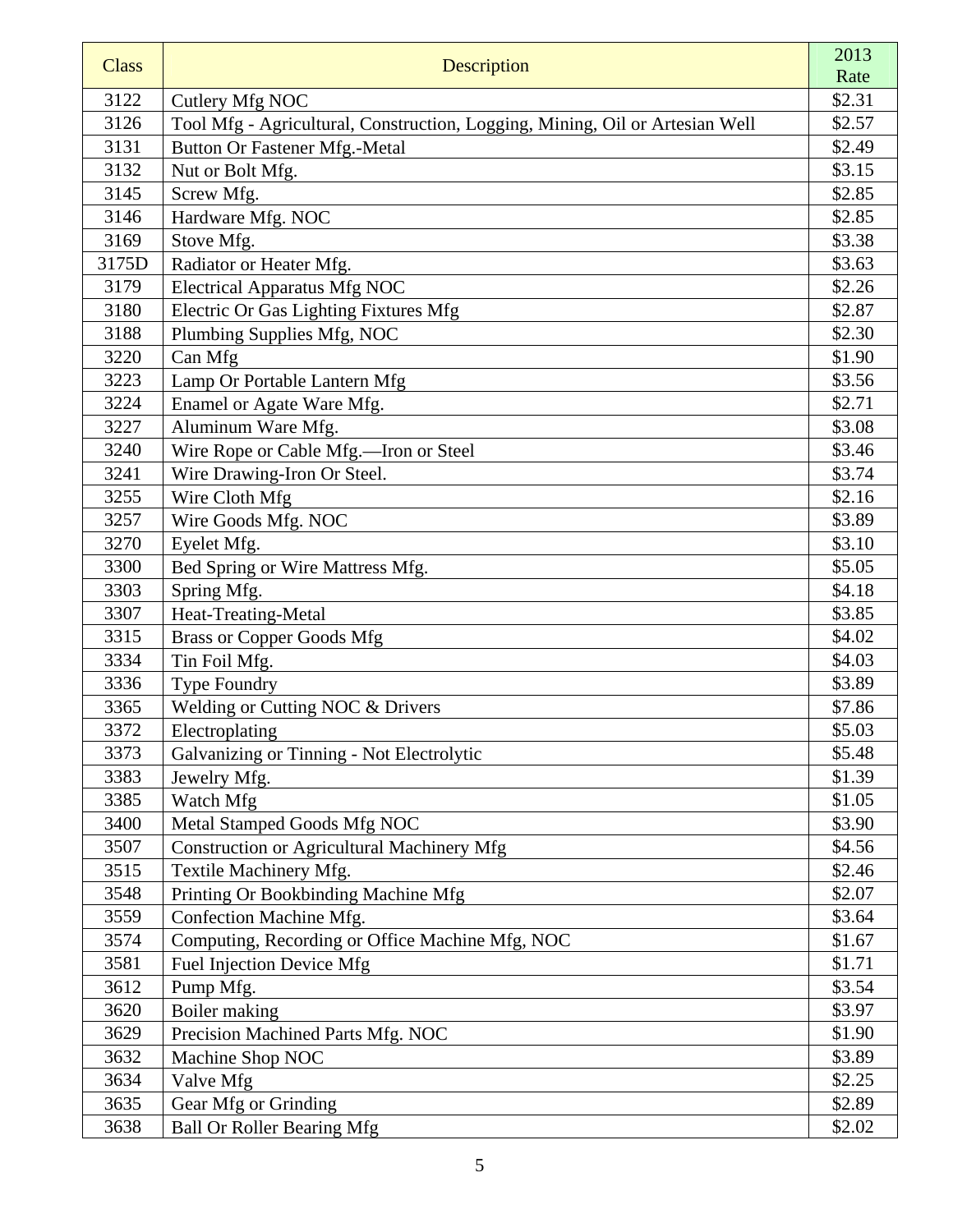| <b>Class</b> | Description                                                      | 2013<br>Rate |
|--------------|------------------------------------------------------------------|--------------|
| 3642         | Battery Mfg. - Dry                                               | \$1.44       |
| 3643         | Electric Power or Transmission Equipment Mfg.                    | \$2.49       |
| 3647         | <b>Battery Mfg - Storage</b>                                     | \$2.87       |
| 3648         | Automotive Lighting, Ignition, or Starting Apparatus Mfg. NOC    | \$1.59       |
| 3681         | Television, Radio, Telephone or Telecommunication Device Mfg NOC | \$1.03       |
| 3685         | Instrument Mfg, NOC                                              | \$1.44       |
| 3719         | Oil Still Erection Or Repair                                     | \$1.80       |
| 3724         | Machinery or Equipment Erection or Repair NOC & Drivers          | \$6.17       |
| 3726         | Boiler Installation or Repair - Steam                            | \$4.41       |
| 3803         | Automobile Wheel Mfg.-Metal-Not Cast                             | \$3.03       |
| 3807         | <b>Automobile Radiator Mfg</b>                                   | \$2.62       |
| 3808         | Automobile Mfg or Assembly                                       | \$4.84       |
| 3821         | Automobile Recycling & Drivers                                   | \$5.72       |
| 3822         | Automobile, Bus, Truck or Trailer Body Mfg: Die Pressed Steel    | \$6.90       |
| 3824         | Automobile, Bus, Truck or Trailer Body Mfg: NOC                  | \$5.22       |
| 3826         | Aircraft Engine Mfg.                                             | \$0.98       |
| 3827         | Automobile Engine Mfg.                                           | \$2.28       |
| 3830         | Airplane Mfg.                                                    | \$2.38       |
| 3851         | Motorcycle Mfg. Or Assembly                                      | \$4.18       |
| 3865         | Baby Carriage Mfg.                                               | \$2.13       |
| 3881         | Car Mfg. - Railroad - & Drivers                                  | \$5.28       |
| 4000         | Sand or Gravel Digging & Drivers                                 | \$5.20       |
| 4021         | Brick or Clay Products Mfg. NOC & Drivers                        | \$4.67       |
| 4024D        | Refractory Products Mfg & Drivers                                | \$3.04       |
| 4034         | Concrete Products Mfg & Drivers                                  | \$5.15       |
| 4036         | Plasterboard or Plaster Block Mfg. & Drivers                     | \$2.18       |
| 4038         | Plaster Statuary or Ornament Mfg.                                | \$3.02       |
| 4053         | Pottery Mfg.: China or Tableware                                 | \$3.18       |
| 4061         | Pottery Mfg. Earthenware—Glazed or Porcelain—Hand Molded or Cast | \$6.45       |
| 4062         | Pottery Mfg: Porcelain Ware-Mechanical Press Forming             | \$2.28       |
| 4101         | Glass Mfg - & Drivers                                            | \$3.56       |
| 4109         | Integrated Circuit Mfg.                                          | \$0.90       |
| 4110         | Electric Bulb Mfg.                                               | \$1.53       |
| 4111         | Glassware Mfg. - No Automatic Blowing Machines                   | \$3.59       |
| 4113         | Glass Mfg. - Cut                                                 | \$1.77       |
| 4114         | Glassware Mfg NOC                                                | \$4.18       |
| 4130         | <b>Glass Merchant</b>                                            | \$4.28       |
| 4131         | Mirror Mfg.                                                      | \$3.61       |
| 4133         | Cathedral or Art Glass Window Mfg.                               | \$3.97       |
| 4149         | <b>Optical Goods Mfg. NOC</b>                                    | \$0.90       |
| 4206         | Pulp Mfg - Ground Wood Process                                   | \$3.48       |
| 4207         | <b>Pulp Mfg - Chemical Process</b>                               | \$1.36       |
| 4239         | Paper Mfg                                                        | \$3.18       |
| 4240         | Box Mfg. - Set-Up Paper                                          | \$2.89       |
| 4243         | Box Mfg. - Folding Paper - NOC                                   | \$2.66       |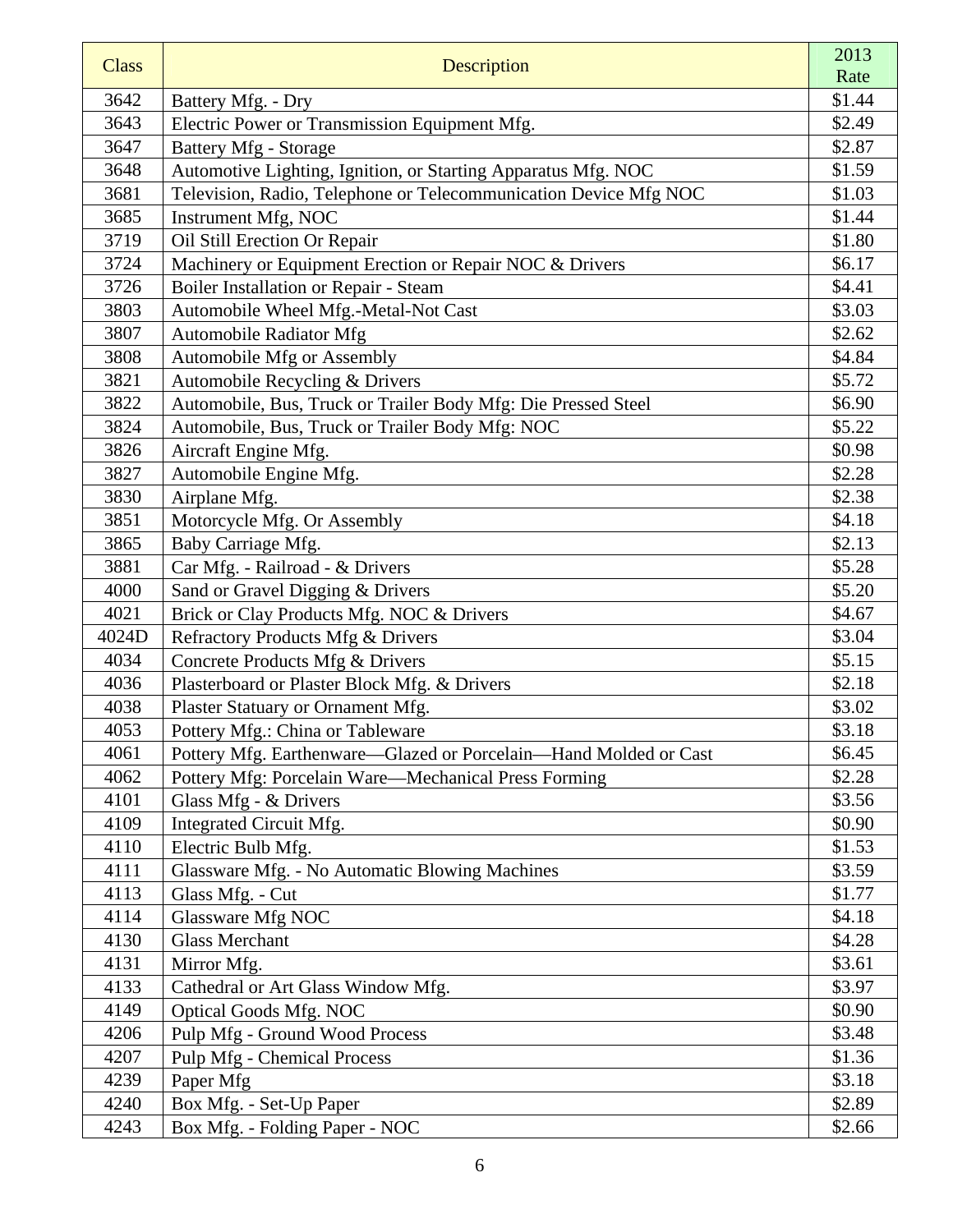|              |                                                                                                   | 2013   |
|--------------|---------------------------------------------------------------------------------------------------|--------|
| <b>Class</b> | Description                                                                                       | Rate   |
| 4244         | Corrugated or Fiberboard Container Mfg.                                                           | \$3.23 |
| 4250         | Paper Coating                                                                                     | \$2.35 |
| 4251         | Stationery Mfg.                                                                                   | \$3.64 |
| 4263         | <b>Fiber Goods Mfg</b>                                                                            | \$3.25 |
| 4273         | Bag Mfg - Plastic or Paper                                                                        | \$3.00 |
| 4279         | Paper Goods Mfg NOC                                                                               | \$2.92 |
| 4282         | Dress Pattern Mfg.-Paper                                                                          | \$2.66 |
| 4283         | Building or Roofing Paper or Felt Preparation - No Installation                                   | \$2.92 |
| 4299         | Printing                                                                                          | \$2.30 |
| 4304         | Newspaper Publishing                                                                              | \$4.77 |
| 4307         | Bookbinding                                                                                       | \$1.92 |
| 4351         | Photoengraving                                                                                    | \$1.15 |
| 4352         | Engraving                                                                                         | \$1.51 |
| 4360         | Motion Picture: Development Of Negatives, Printing And All Subsequent                             | \$1.21 |
|              | Operations                                                                                        |        |
| 4361         | Photographer - All Employees & Clerical, Salespersons, Drivers                                    | \$1.16 |
| 4410         | Rubber Goods Mfg NOC                                                                              | \$4.25 |
| 4420         | Rubber Tire Mfg                                                                                   | \$5.12 |
| 4431         | Magnetic And Optical Recording Media Mfg                                                          | \$1.69 |
| 4432         | Pen Mfg                                                                                           | \$1.95 |
| 4439         | Lacquer or Spirit Varnish Mfg.                                                                    | \$2.36 |
| 4452         | Plastics Mfg - Fabricated Products NOC                                                            | \$3.74 |
| 4459         | Plastics Mfg Sheets, Rods, or Tubes                                                               | \$2.69 |
| 4470         | Cable Mfg.-Insulated Electrical                                                                   | \$2.59 |
| 4484         | Plastics Manufacturing: Molded Products NOC                                                       | \$2.69 |
| 4493         | Fabric Coating or Impregnating NOC                                                                | \$2.71 |
| 4511         | <b>Analytical Chemist</b>                                                                         | \$0.84 |
| 4557         | Ink Mfg.                                                                                          | \$2.33 |
| 4558         | Paint Mfg                                                                                         | \$2.07 |
| 4565X        | Carbon Manufacturing - WV State Special                                                           | \$2.05 |
| 4568         | Salt, Borax or Potash Producing or Refining & Drivers                                             | \$3.36 |
| 4581         | Phosphate Works And Drivers                                                                       | \$1.41 |
| 4583         | Fertilizer Mfg & Drivers                                                                          | \$5.49 |
| 4611         | Drug, Medicine or Pharmaceutical Preparation, Compounding or Blending - No<br>Mfg. Of Ingredients | \$1.23 |
| 4635         | Oxygen or Hydrogen Mfg & Drivers                                                                  | \$2.57 |
| 4653         | Glue Mfg & Drivers                                                                                | \$2.25 |
| 4665         | Rendering Works NOC & Drivers                                                                     | \$9.41 |
| 4670         | Cottonseed Oil Mfg.-Mechanical And Drivers                                                        | \$6.07 |
| 4683         | Oil Mfg. - Vegetable - NOC                                                                        | \$3.05 |
| 4686         | Oil Mfg.-Vegetable-Solvent Extraction Process                                                     | \$2.69 |
| 4692         | <b>Dental Laboratory</b>                                                                          | \$0.59 |
| 4693         | Pharmaceutical or Surgical Goods Mfg. NOC                                                         | \$0.93 |
| 4703         | Corn Products Mfg                                                                                 | \$2.90 |
| 4717         | <b>Butter Substitute Mfg</b>                                                                      | \$2.48 |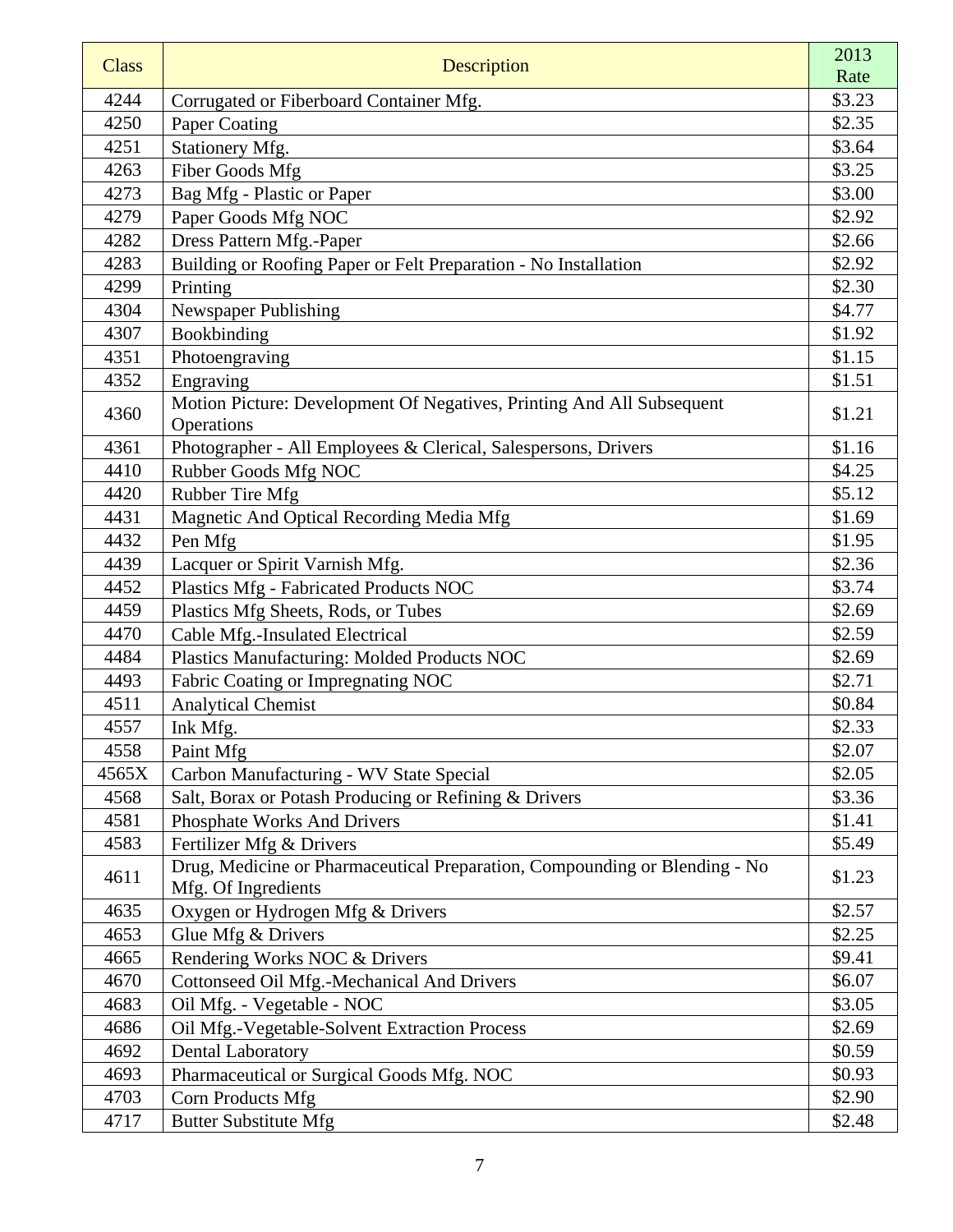| <b>Class</b> | Description                                                                                    | 2013    |
|--------------|------------------------------------------------------------------------------------------------|---------|
|              |                                                                                                | Rate    |
| 4720         | Soap or Synthetic Detergent Mfg.                                                               | \$2.12  |
| 4740         | Oil Refining - Petroleum - & Drivers                                                           | \$1.51  |
| 4741         | Asphalt or Tar Distilling or Refining & Drivers                                                | \$1.74  |
| 4751         | Synthetic Rubber Mfg                                                                           | \$2.94  |
| 4771N        | Explosives or Ammunition Mfg: NOC & Drivers                                                    | \$3.03  |
| 4777         | <b>Explosives Distributors &amp; Drivers</b>                                                   | \$8.48  |
| 4825         | Drug, Medicine or Pharmaceutical Preparation Mfg. - Includes Mfg. Of Ingredients               | \$0.93  |
| 4828         | Chemical Blending or Mixing NOC - All Operations and Drivers                                   | \$2.18  |
| 4829         | Chemical Manufacturing NOC - All Operations & Drivers-INCLUDES<br><b>BLENDING OR MIXING</b>    | \$1.38  |
| 4902         | Sporting Goods Mfg. NOC                                                                        | \$2.97  |
| 4923         | Photographic Supplies Mfg.                                                                     | \$1.61  |
| 5020         | Ceiling Installation - Suspended Acoustical Grid Type                                          | \$5.89  |
| 5022         | <b>Masonry NOC</b>                                                                             | \$8.99  |
| 5037         | Painting: Metal Structures - Over Two Stories in Height - & Drivers                            | \$27.70 |
| 5040         | Iron or Steel: Erection - Frame Structures                                                     | \$15.48 |
| 5057         | Iron or Steel: Erection NOC                                                                    | \$7.38  |
| 5059         | Iron or Steel: Erection - Frame Structures Not Over Two Stories in Height                      | \$24.17 |
| 5069         | Iron or Steel: Erection - Construction of Dwellings not over two Stories in Height             | \$32.64 |
| 5102         | Door, Door Frame or Sash Erection - Metal or Metal Covered                                     | \$7.64  |
| 5146         | Furniture or Fixtures Installation - Portable - NOC                                            | \$4.84  |
| 5160         | <b>Elevator Erection or Repair</b>                                                             | \$3.44  |
| 5183         | Plumbing NOC & Drivers                                                                         | \$2.72  |
| 5188         | Automatic Sprinkler Installation & Drivers                                                     | \$3.12  |
| 5190         | Electrical Wiring - Within Buildings & Drivers                                                 | \$2.74  |
| 5191         | Office Machine Installation, Inspection, Adjustment or Repair                                  | \$1.20  |
| 5192         | Vending or Coin Operated Machines - Installation, Service or Repair &<br>Salespersons, Drivers | \$3.51  |
| 5213         | <b>Concrete Construction NOC</b>                                                               | \$7.69  |
| 5215         | Concrete Work - Incidental to the Construction of Private Residence                            | \$5.64  |
| 5221         | Concrete or Cement Work - Floors, Driveways, Yards or Sidewalks & Drivers                      | \$4.17  |
| 5222         | Concrete Construction in Connection with Bridges or Culverts                                   | \$11.73 |
| 5223         | Swimming Pool Construction - Not Iron or Steel - & Drivers                                     | \$4.90  |
| 5348         | Ceramic Tile, Indoor Stone, Marble, or Mosaic Work                                             | \$4.51  |
| 5402         | <b>Hothouse Erection-All Operations</b>                                                        | \$4.07  |
| 5403         | Carpentry NOC.                                                                                 | \$7.51  |
| 5437         | Carpentry - Installation of Cabinet Work or Interior Trim                                      | \$4.72  |
| 5443         | Lathing & Drivers                                                                              | \$4.23  |
| 5445         | Wallboard Installation within Buildings & Drivers                                              | \$4.74  |
| 5462         | Glazier - Away From Shop & Drivers                                                             | \$6.13  |
| 5472         | Asbestos Contractor - Pipe and Boiler Work Exclusively & Drivers                               | \$5.38  |
| 5473         | Asbestos Contractor - NOC & Drivers                                                            | \$7.92  |
| 5474         | Painting or Paperhanging NOC & Shop Operations, Drivers                                        | \$5.49  |
| 5478         | Floor Covering Installation—Resilient Flooring—Carpet and Laminate Flooring                    | \$5.03  |
| 5479         | Insulation Work NOC & Drivers                                                                  | \$5.92  |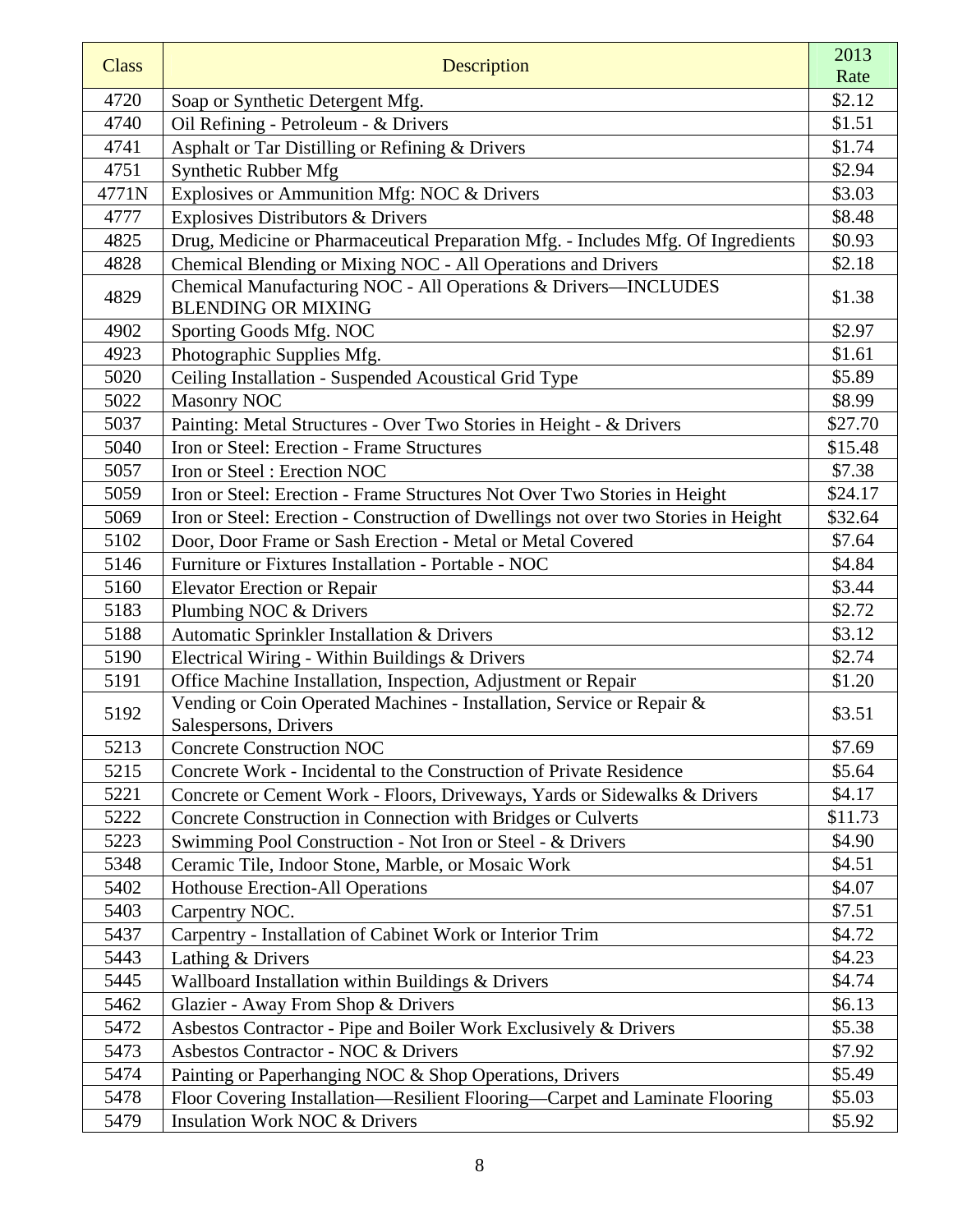| <b>Class</b> | Description                                                                                                       | 2013    |
|--------------|-------------------------------------------------------------------------------------------------------------------|---------|
|              |                                                                                                                   | Rate    |
| 5480         | Plastering NOC & Drivers                                                                                          | \$5.36  |
| 5491         | Paperhanging & Drivers                                                                                            | \$2.72  |
| 5506         | Street or Road Construction: Paving or Repaving & Drivers                                                         | \$9.97  |
| 5507         | Street or Road Construction: Subsurface Work & Drivers                                                            | \$4.17  |
| 5508D        | Telephone or Cable TV Line Installation - Contractors, Overhead & Drivers                                         | \$11.71 |
| 5535         | Awning Erection-Metal-Erection of Metal Awnings Exclusively & Drivers                                             | \$5.15  |
| 5537         | Heating, Ventilation, Air-Conditioning and Refrigeration Systems-Installation,<br>Service and Repair & Drivers    | \$5.07  |
| 5551         | Roofing - All Kinds & Drivers                                                                                     | \$18.20 |
| 5606         | Contractor-Project Manager, Construction Executive, Construction Manager or<br><b>Construction Superintendent</b> | \$1.10  |
| 5610         | <b>Cleaners-Debris Removal</b>                                                                                    | \$5.51  |
| 5645         | Carpentry - Detached One or Two Family Dwellings                                                                  | \$14.50 |
| 5703         | <b>Building Raising or Moving</b>                                                                                 | \$16.73 |
| 5705         | Salvage Operation-No Wrecking Or Any Structural Operations                                                        | \$10.00 |
| 5951         | Serum, Anti-Toxin Or Virus Mfg. And Drivers                                                                       | \$0.56  |
| 6003         | Pile Driving                                                                                                      | \$7.20  |
| 6005         | Jetty or Breakwater Construction - All Operations to Completion & Drivers                                         | \$5.17  |
| 6017         | Dam or Lock Construction: Concrete Work - All Operations                                                          | \$7.05  |
| 6018         | Dam or Lock Construction: Earth Moving or Placing - All Operations & Drivers                                      | \$3.10  |
| 6045         | Levee Construction-All Operations To Completion And Drivers                                                       | \$3.80  |
| 6204         | Drilling NOC & Drivers                                                                                            | \$9.25  |
| 6206         | Oil Or Gas Well: Cementing And Drivers                                                                            | \$5.03  |
|              | Oil or Gas Well: Specialty Tool Operation NOC - By Contractor - All Employees                                     |         |
| 6213         | & Drivers                                                                                                         | \$3.28  |
| 6214         | Oil Or Gas Well: Perforating Of Casing-All Employees And Drivers                                                  | \$4.85  |
| 6216         | Oil or Gas Lease Work NOC-by Contractor & Drivers                                                                 | \$8.27  |
| 6217         | <b>Excavation &amp; Drivers</b>                                                                                   | \$5.69  |
| 6229         | Irrigation or Drainage System Construction & Drivers                                                              | \$4.38  |
| 6233         | Oil or Gas Pipeline construction & Drivers                                                                        | \$4.64  |
| 6235         | Oil or Gas Well: Drilling or Redrilling & Drivers                                                                 | \$14.58 |
| 6236         | Oil or Gas Well: Installation or Recovery of Casing & Drivers                                                     | \$9.05  |
| 6237         | Oil or Gas Well: Instrument Logging or Survey Work & Drivers                                                      | \$2.00  |
| 6251D        | Tunneling - Not Pneumatic - All Operations                                                                        | \$7.23  |
| 6252D        | <b>Shaft Sinking - All Operations</b>                                                                             | \$9.64  |
| 6260D        | Tunneling - Pneumatic - All Operations                                                                            | \$9.15  |
| 6306         | Sewer Construction - All Operations & Drivers                                                                     | \$4.72  |
| 6319         | Gas Main or Connection Construction & Drivers                                                                     | \$3.49  |
| 6325         | Conduit Construction - For Cables or Wires - & Drivers                                                            | \$6.87  |
| 6400         | Fence Erection - Metal                                                                                            | \$6.94  |
| 6503         | Potato Chip, Popcorn & Snack Chip Mfg. NOC                                                                        | \$3.43  |
| 6504         | Food Sundries Mfg NOC                                                                                             | \$3.43  |
| 6702M*       | Railroad Construction-All Operations Including Clerical, Salespersons And<br>Drivers-Program I                    | \$10.33 |
| 6703M*       | Railroad Construction-All Operations Including Clerical, Salespersons And<br>Drivers-Program II                   | \$19.95 |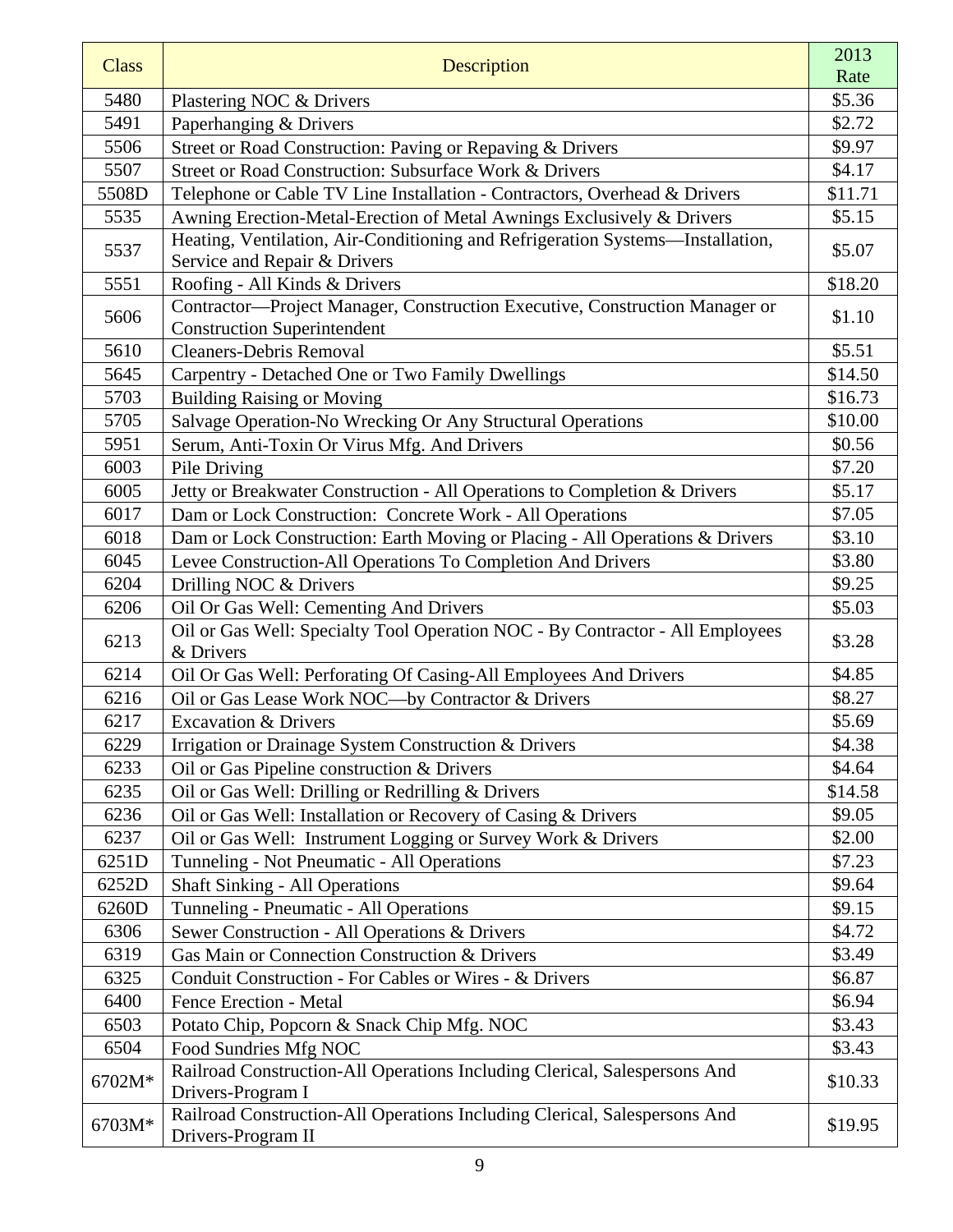| <b>Class</b> | Description                                                                       | 2013<br>Rate |
|--------------|-----------------------------------------------------------------------------------|--------------|
|              | Railroad Construction-All Operations Including Clerical, Salespersons And         |              |
| 6704M*       | Drivers-Program II State Act                                                      | \$11.48      |
| 6801F        | Boatbuilding-Wood-NOC And Drivers.                                                | \$6.57       |
| 6811         | Boatbuilding-Wood-NOC And Drivers                                                 | \$5.90       |
| 6824F        | <b>Boatbuilding Or Repair And Drivers</b>                                         | \$15.21      |
| 6826F        | <b>Marina And Drivers</b>                                                         | \$8.19       |
| 6834         | Boatbuilding or Repair & Drivers - Coverage Under State Act Only                  | \$3.48       |
| 6836         | Marina & Drivers - Coverage Under State Act Only                                  | \$4.23       |
| 6843F        | Shipbuilding-Iron Or Steel-NOC And Drivers                                        | \$19.77      |
| 6845F        | Shipbuilding-Naval And Drivers                                                    | \$15.21      |
| 6854         | Shipbuilding-Iron Or Steel-NOC And Drivers                                        | \$4.51       |
| 6872F        | Ship Repair Conversion-All Operations And Drivers                                 | \$18.64      |
| 6874F        | Painting: Ship Hulls                                                              | \$31.67      |
| 6882         | Ship Repair Conversion-All Operations & Drivers. Coverage Under State Act<br>Only | \$4.12       |
| 6884         | Painting Ship Hulls: Coverage Under State Act Only                                | \$9.63       |
| 7016M        | Vessels NOC - Coverage Under Admiralty Law: Program I                             | \$4.15       |
| 7024M        | Vessels NOC - Coverage Under Admiralty Law: Program II - State Act Benefits       | \$4.60       |
| 7038M        | Boat Livery - Boat Under 15 Tons - Program I                                      | \$5.61       |
| 7046M        | Vessels-Not Self-Propelled-Program I                                              | \$8.73       |
| 7047M        | Vessels-NOC                                                                       | \$8.00       |
| 7050M        | Boat Livery-Boats Under 15 Tons                                                   | \$10.84      |
| 7090M        | Boat Livery - Boat Under 15 Tons - Program II State Act Benefits                  | \$6.24       |
| 7098M        | Vessels-Not Self-Propelled-Program II                                             | \$9.70       |
| 7099M        | Vessels-Not Self-Propelled-Program II                                             | \$16.86      |
| 7133         | Railroad Operation, NOC All Employees & Drivers                                   | \$4.31       |
| 7151M        | Railroad Operation-All Employees Including Drivers-Program I                      | \$5.57       |
| 7152M        | Railroad Operation-All Employees Including Drivers-Program II                     | \$10.75      |
| 7153M        | Railroad Operation-All Employees Including Drivers-Program II                     | \$6.18       |
| 7222         | Trucking: Oil Field Equipment-All Employees And Drivers                           | \$6.53       |
| 7228         | Trucking Local Hauling Only—All Employees & Drivers                               | \$7.92       |
| 7229         | Trucking Long Distance Hauling—All Employees & Drivers                            | \$5.87       |
| 7230         | Trucking Parcel or Package Delivery-All Employees & Drivers                       | \$7.54       |
| 7231         | Mail, Parcel, or Package Delivery and Courier or Messenger Service Companies-     | \$8.50       |
|              | All Employees & Drivers                                                           |              |
| 7232         | Trucking: Mail, Parcel or Package Delivery - Under Contract with the US Postal    | \$6.38       |
| 7309F        | Service - All Employees & Drivers<br>Stevedoring: NOC                             | \$23.48      |
| 7313F        | Coal Dock Operation And Stevedoring                                               | \$6.27       |
| 7317F        | Stevedoring: By Hand Or Hand Trucks Exclusively                                   | \$13.71      |
| 7327F        | <b>Stevedoring: Containerized Freight And Drivers</b>                             | \$25.96      |
| 7333M        | Dredging - All Types - Coverage Under Admiralty Law: Program I                    | \$5.50       |
|              | Dredging - All Types - Coverage Under Admiralty Law: Program II - State Act       |              |
| 7335M        | <b>Benefits</b>                                                                   | \$6.11       |
| 7337M        | Dredging-All Types                                                                | \$10.63      |
| 7350F        | Freight Handling NOC                                                              | \$21.22      |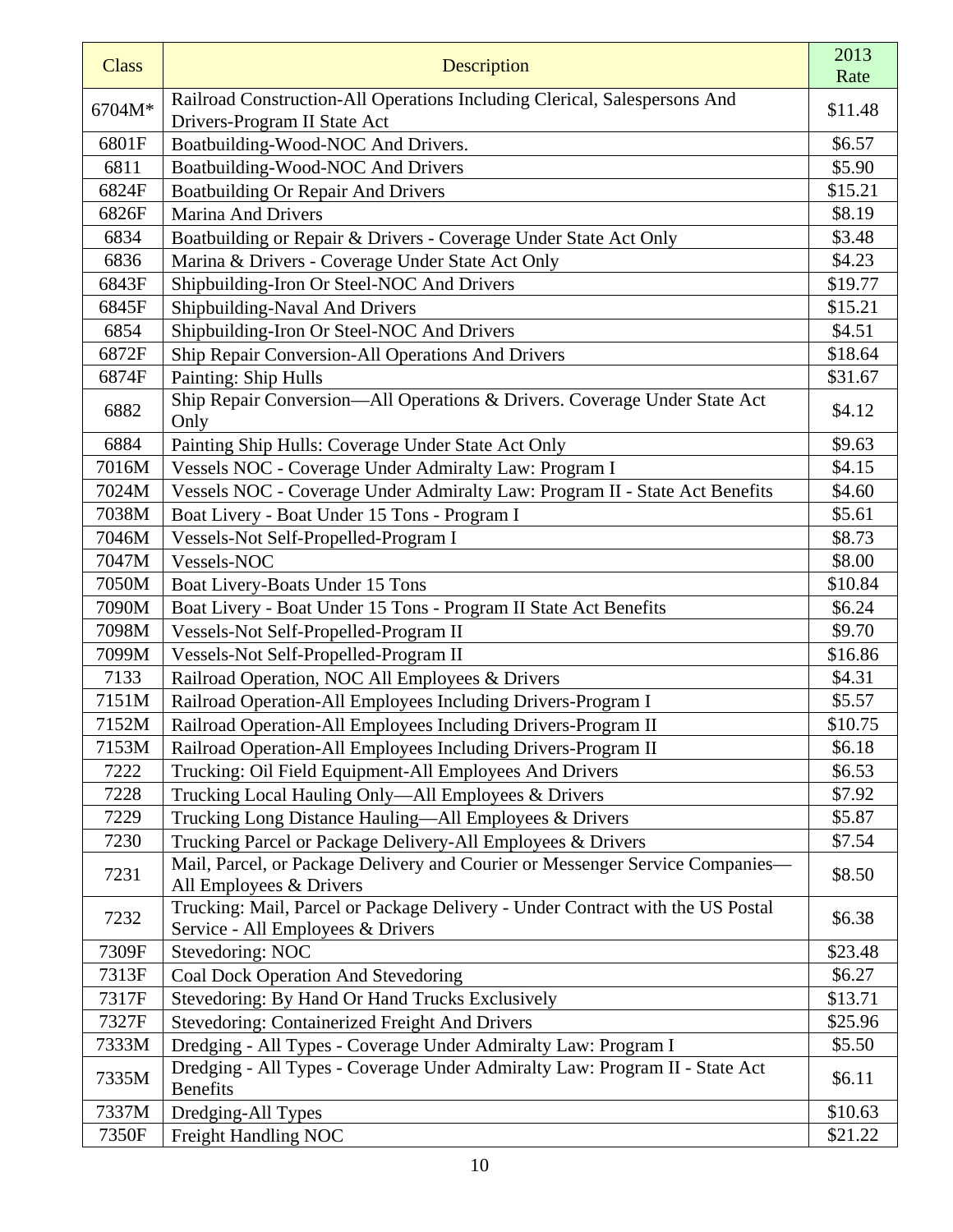| <b>Class</b> | Description                                                                                                                        | 2013    |
|--------------|------------------------------------------------------------------------------------------------------------------------------------|---------|
|              |                                                                                                                                    | Rate    |
| 7360         | Freight Handling NOC - Coverage Under State Act Only                                                                               | \$4.79  |
| 7370         | Taxicab Co.: All Other Employees & Drivers                                                                                         | \$6.53  |
| 7380         | Drivers, Chauffeurs, Messengers, and Their Helpers NOC - Commercial                                                                | \$4.49  |
| 7382         | Bus Co.: All Other Employees & Drivers                                                                                             | \$4.41  |
| 7390         | Beer or Ale Dealer - Wholesale & Drivers                                                                                           | \$6.40  |
| 7394M        | Diving - Marine - Coverage Under Admiralty Law: Program I                                                                          | \$7.19  |
| 7395M        | Diving - Marine - Coverage Under Admiralty Law: Program II - State Act Benefits                                                    | \$8.00  |
| 7398M        | Diving-Marine-Program II                                                                                                           | \$13.90 |
| 7402         | Aviation-Air Traffic Controllers Under Contract with the FAA                                                                       | \$0.26  |
| 7403         | Aviation—All Other Employees & Drivers                                                                                             | \$3.51  |
| 7405N        | Aviation-Air Carrier-Scheduled, Commuter, or Supplemental-Flying Crew                                                              | \$1.10  |
| 7420         | Aviation-Stunt Flying, Racing, or Parachute Jumping-Flying Crew                                                                    | \$13.83 |
| 7421         | Aviation-Transportation of Personnel in Conduct of Employer's Business-<br><b>Flying Crew</b>                                      | \$2.05  |
| 7422         | Aviation-NOC-Other Than Helicopters-Flying Crew                                                                                    | \$2.15  |
| 7425         | <b>Aviation-Helicopters-Flying Crew</b>                                                                                            | \$3.48  |
| 7431N        | Aviation-Air Charter or Air Taxi-Flying Crew                                                                                       | \$1.53  |
| 7445N        | Non-ratable code for 7405                                                                                                          | \$0.59  |
| 7453N        | Non-ratable code for 7431                                                                                                          | \$0.82  |
| 7502         | Gas Co - Natural Gas - Local Distribution & Drivers                                                                                | \$2.69  |
| 7515         | Oil or Gas Pipeline Operation & Drivers                                                                                            | \$2.18  |
| 7520         | <b>Waterworks Operation &amp; Drivers</b>                                                                                          | \$4.33  |
| 7538         | Electric Light or Power Line Construction & Drivers                                                                                | \$10.18 |
| 7539         | Electric Light or Power Co. NOC - All Employees & Drivers                                                                          | \$1.98  |
| 7540         | Electric Light or Power Cooperative - REA Projects Only - All Employees &<br>Drivers                                               | \$4.00  |
| 7580         | Sewage Disposal Plant Operation & Drivers                                                                                          | \$3.58  |
| 7590         | Garbage Works                                                                                                                      | \$3.82  |
| 7600         | Telephone or Telegraph Co.: All Other Employees & Drivers                                                                          | \$2.94  |
| 7605         | Burglar Alarm Installation or Repair & Drivers                                                                                     | \$2.31  |
| 7610         | Radio or Television Broadcasting Station - all employees & Clerical, Drivers                                                       | \$0.51  |
| 7705         | Ambulance Service and EMS Providers & Drivers                                                                                      | \$8.95  |
| 7710         | Firefighters & Drivers                                                                                                             | \$3.59  |
| 7711X*       | Firefighters & Drivers-Volunteer                                                                                                   | \$14.46 |
| 7720         | Police Officers & Drivers                                                                                                          | \$3.21  |
| 7855         | Railroad Construction: Laying or Relaying of Tracks or Maintenance of Way by<br>Contractor-No Work on Elevated Railroads & Drivers | \$8.00  |
| 8001         | Store Florist & Drivers                                                                                                            | \$2.46  |
| 8002         | Automobile Rental Co.: All Other Employees & Counter Personnel, Drivers                                                            | \$2.77  |
| 8006         | Gasoline Station: Self Service and Convenience / Grocery - Retail                                                                  | \$1.90  |
| 8008         | Store: Clothing, Wearing Apparel or Dry Goods - Retail                                                                             | \$1.57  |
| 8010         | Store: Hardware                                                                                                                    | \$2.62  |
| 8013         | Store: Jewelry                                                                                                                     | \$0.43  |
| 8015         | Quick Printing—Copying Or Duplicating Service—All Employees & Clerical,<br>Salespersons, Drivers                                   | \$0.79  |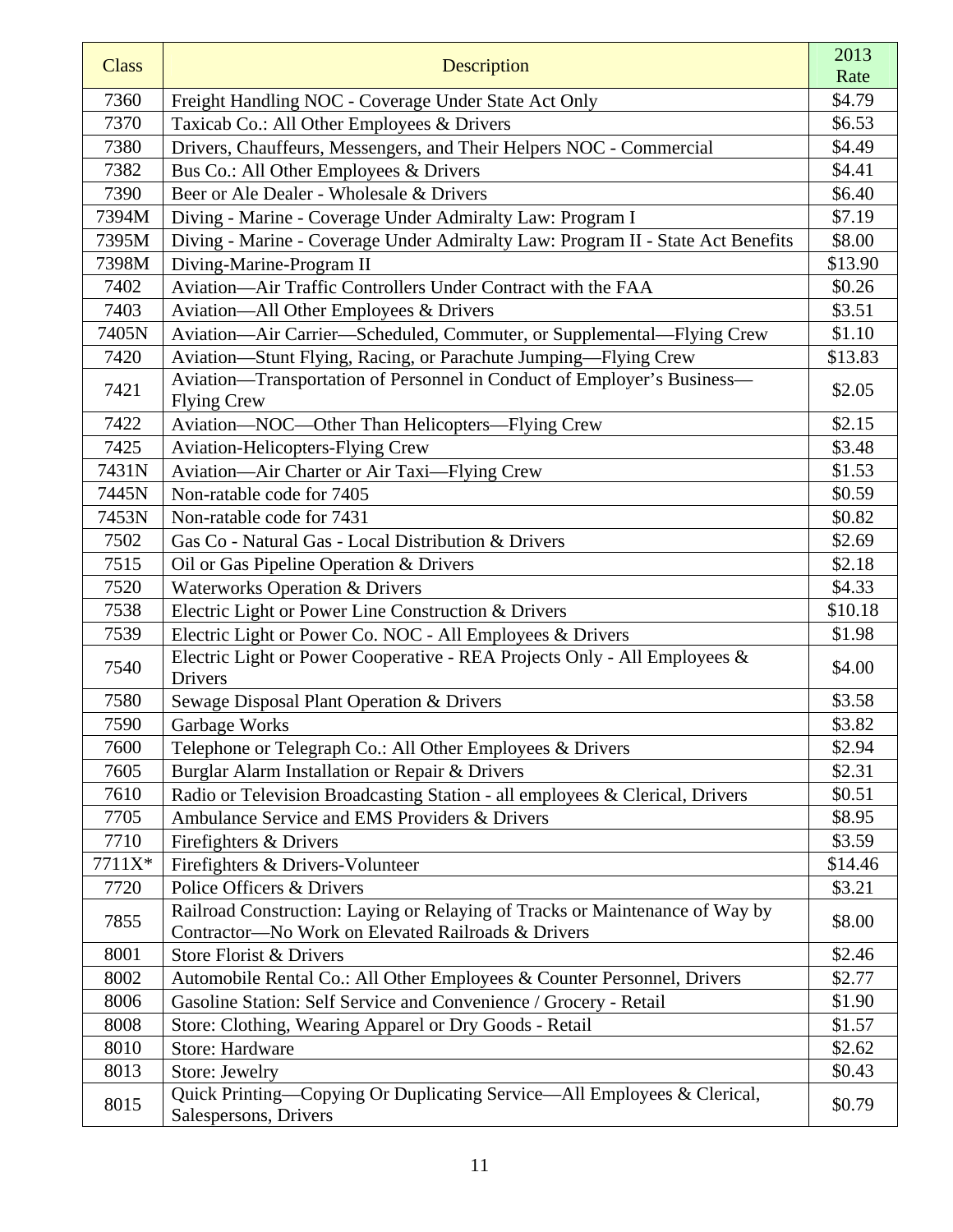| <b>Class</b> | Description                                                                      | 2013    |
|--------------|----------------------------------------------------------------------------------|---------|
|              |                                                                                  | Rate    |
| 8017         | <b>Store: Retail NOC</b>                                                         | \$1.33  |
| 8018         | <b>Store: Wholesale NOC</b>                                                      | \$2.10  |
| 8021         | Store Meat, Fish or Poultry Dealer—Wholesale                                     | \$3.12  |
| 8031         | Store: Meat, Fish or Poultry - Retail                                            | \$2.77  |
| 8032         | Store Clothing, Wearing Apparel, or Dry Goods—Wholesale                          | \$2.66  |
| 8033         | Store: Meat, Grocery and Provision Stores Combined - Retail NOC                  | \$1.75  |
| 8037         | Store—Superstores And Warehouse Clubs                                            | \$1.33  |
| 8039         | Store Department - Retail                                                        | \$1.44  |
| 8044         | Store: Furniture & Drivers                                                       | \$3.00  |
| 8045         | Store: Drug Retail                                                               | \$0.95  |
| 8046         | Store: Automobile Parts and Accessories NOC & Drivers                            | \$2.35  |
| 8047         | <b>Store Drug-Wholesale</b>                                                      | \$1.43  |
| 8058         | Building Material Dealer - New Materials Only: Store Employees                   | \$2.20  |
| 8072         | Store: Book, Record, Compact Disk, Software, Video or Audio Cassette Retail      | \$0.85  |
| 8102         | Seed Merchant                                                                    | \$2.26  |
| 8103         | <b>Wool Merchant</b>                                                             | \$3.92  |
| 8105         | <b>Store Hide or Leather Dealer</b>                                              | \$3.76  |
| 8106         | Iron or Steel Merchant & Drivers                                                 | \$5.36  |
| 8107         | Machinery Dealer NOC - Store or Yard - & Drivers                                 | \$3.21  |
| 8111         | Plumbers' Supplies Dealer & Drivers                                              | \$3.10  |
| 8116         | Farm Machinery Dealer - All Operations & Drivers                                 | \$2.67  |
| 8203         | Ice Mfg. or Distribution & Drivers                                               | \$7.43  |
| 8204         | Building Material Yard & Local Managers, Drivers                                 | \$4.20  |
| 8209         | Vegetable Packing & Drivers                                                      | \$4.33  |
| 8215         | Feed, Fertilizer, Hay or Grain Dealer & Local Managers, Drivers - No Mfg.        | \$3.49  |
| 8227         | <b>Construction or Erection Permanent Yard</b>                                   | \$8.31  |
| 8232         | Lumberyard New Materials Only: All Other Employees & Yard, Warehouse,<br>Drivers | \$6.63  |
| 8233         | Coal Merchant & Local Managers, Drivers                                          | \$4.18  |
| 8235         | Sash, Door or Assembled Millwork Dealers & Drivers                               | \$3.72  |
| 8263         | Junk Dealer & Drivers                                                            | \$12.32 |
| 8264         | Bottle Dealer - Used & Drivers                                                   | \$5.64  |
| 8265         | Iron or Steel Scrap Dealer & Drivers                                             | \$8.94  |
| 8279         | Stable or Breeding Farm & Drivers                                                | \$6.41  |
| 8288         | Livestock Dealer or Commission Merchant & Salespersons, Drivers                  | \$6.25  |
| 8291         | Storage Warehouse - Cold                                                         | \$3.90  |
| 8292         | Storage Warehouse - NOC                                                          | \$4.07  |
| 8293         | Storage Warehouse - Furniture & Drivers                                          | \$11.04 |
| 8304         | Grain Elevator Operation And Local Managers, Drivers                             | \$6.35  |
| 8350         | Gasoline or Oil Dealer & Drivers                                                 | \$4.97  |
| 8380         | Automobile Service or Repair Center & Drivers                                    | \$3.66  |
| 8381         | Gasoline Station Self-Service Only-Retail                                        | \$2.35  |
| 8385         | <b>Bus Co Garage Employees</b>                                                   | \$2.85  |
|              | Automobile Storage Garage, Parking Lot or Parking Station, Valet Service,        |         |
| 8392         | Cashiers or Counter Personnel & Drivers                                          | \$2.85  |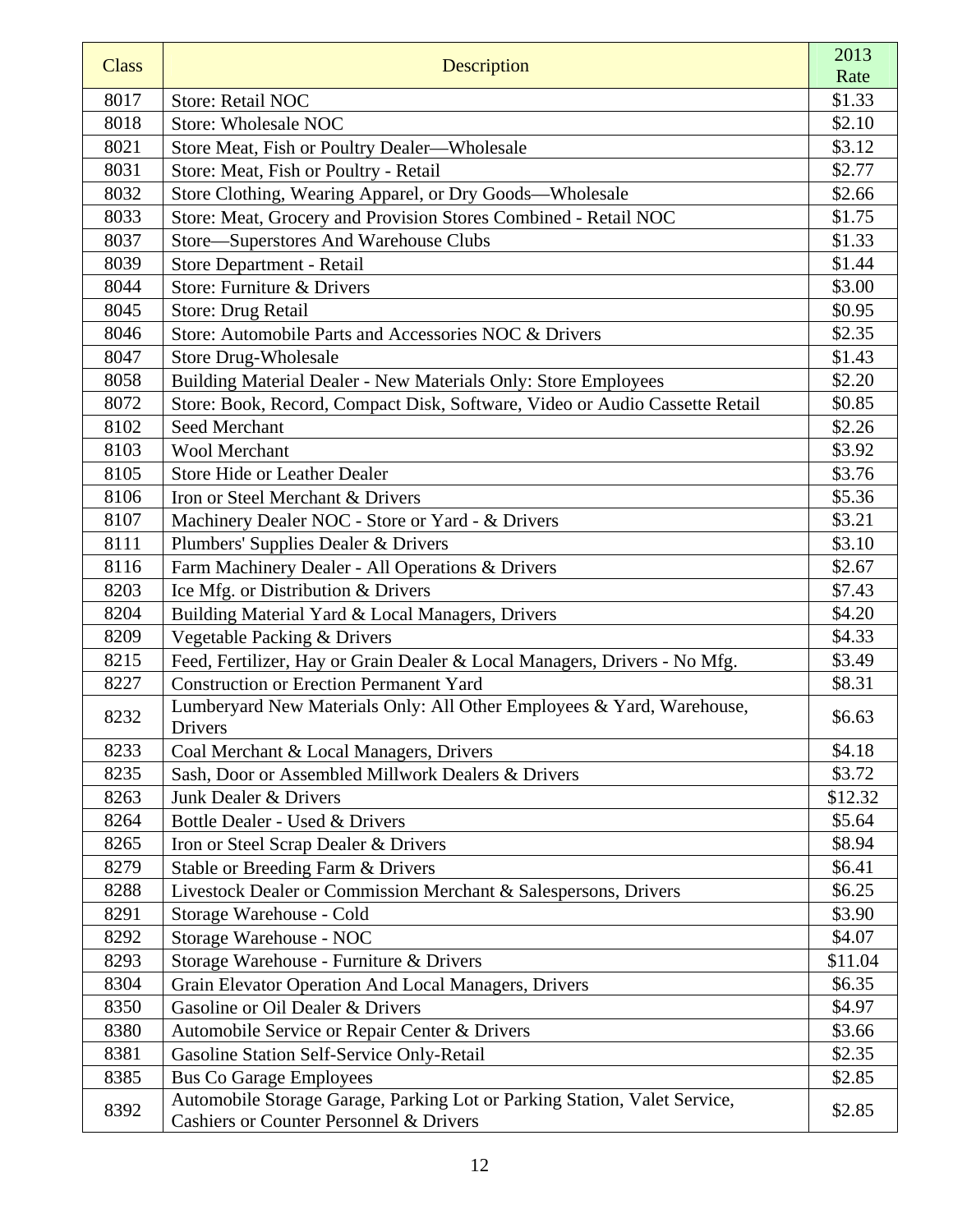| <b>Class</b> | Description                                                                                                                | 2013<br>Rate |
|--------------|----------------------------------------------------------------------------------------------------------------------------|--------------|
| 8393         | Automobile Body Repair                                                                                                     | \$2.38       |
| 8500         | Metal Scrap Dealer & Drivers                                                                                               | \$10.53      |
| 8601         | Architect or Engineer - Consulting                                                                                         | \$0.80       |
| 8602         | Surveyors, Timber Cruisers, Oil or Gas Geologists or Scouts & Drivers                                                      | \$0.71       |
| 8603         | Architectural or Engineering Firm—Clerical                                                                                 | \$0.26       |
| 8606         | Geophysical Exploration - Seismic - All Employees & Drivers                                                                | \$3.30       |
| 8709F        | Stevedoring: Talliers And Checking Clerks Engaged In Connection With Stevedore<br>Work                                     | \$7.84       |
| 8719         | Stevedoring: Talliers and Checking Clerks Engaged in Connection with Stevedore<br>Work - Coverage Under State Act Only     | \$3.46       |
| 8720         | Inspection of Risks for Insurance or Valuation Purposes NOC                                                                | \$1.75       |
| 8721         | Real Estate Appraisal Company - Outside Employees                                                                          | \$0.36       |
| 8723         | <b>Insurance Companies--Including Clerical and Salespersons</b>                                                            | \$0.31       |
| 8725         | Inventory Counters—Traveling—Including Salespersons & Clerical                                                             | \$1.84       |
| 8726F        | Steamship Line Or Agency-Port Employees: Superintendents, Captains, Engineers,<br>Stewards Or Their Assistants, Pay Clerks | \$5.00       |
| 8734M        | Salespersons, Collectors Or Messengers-Outside-Program II                                                                  | \$0.92       |
| 8737M        | Salespersons, Collectors Or Messengers-Outside-Program I                                                                   | \$0.82       |
| 8738M        | Salespersons, Collectors Or Messengers-Outside-Program II                                                                  | \$1.60       |
| 8742         | Salespersons or Collectors-Outside                                                                                         | \$0.64       |
| 8745         | News Agent or Distributor of Magazines or Other Periodicals - Not Retail Dealer -<br>& Salespersons, Drivers               | \$5.31       |
| 8748         | <b>Automobile Salespersons</b>                                                                                             | \$0.66       |
| 8755         | Labor Union - All Employees                                                                                                | \$0.44       |
| 8799         | Mailing or Addressing Company or Letter Service Shop-Clerical Staff                                                        | \$0.75       |
| 8800         | Mailing or Addressing Company or Letter Service Shop                                                                       | \$1.30       |
| 8803         | Auditors, Accountant or Factory Cost or Office Systematizer - Traveling                                                    | \$0.11       |
| 8805M        | Clerical Office Employees-NOC-Program II                                                                                   | \$0.45       |
| 8810         | <b>Clerical Office Employees NOC</b>                                                                                       | \$0.31       |
| 8814M        | Clerical Office Employees-NOC-Program I                                                                                    | \$0.40       |
| 8815M        | Clerical Office Employees-NOC-Program II                                                                                   | \$0.78       |
| 8820         | Attorney - All Employees & Clerical, Messengers, Drivers                                                                   | \$0.20       |
| 8824         | <b>Retirement Living Centers Health Care Employees</b>                                                                     | \$4.66       |
| 8825         | Retirement Living Centers Food Service Employees                                                                           | \$2.25       |
| 8826         | Retirement Living Centers: All Other Employees, Salespersons & Drivers                                                     | \$2.71       |
| 8829         | <b>Convalescent or Nursing Home - All Employees</b>                                                                        | \$4.13       |
| 8831         | Hospital - Veterinary & Drivers                                                                                            | \$1.54       |
| 8832         | Physician & Clerical                                                                                                       | \$0.34       |
| 8833         | <b>Hospital - Professional Employees</b>                                                                                   | \$0.90       |
| 8835         | Home, Public, and Traveling Healthcare—All Employees                                                                       | \$3.25       |
| 8842         | Mental Health Group Care Homes-All Employees And Drivers                                                                   | \$2.87       |
| 8855         | Banks and Trust Companies--All Employees, Salespersons, Drivers & Clerical                                                 | \$0.31       |
| 8856         | Check Cashing Establishments--All Employees, Salespersons, Drivers & Clerical                                              | \$0.31       |
| 8864         | Social Services Organization-All Employees, Salespersons and Drivers                                                       | \$2.56       |
| 8868         | College: Professional Employees & Clerical                                                                                 | \$0.38       |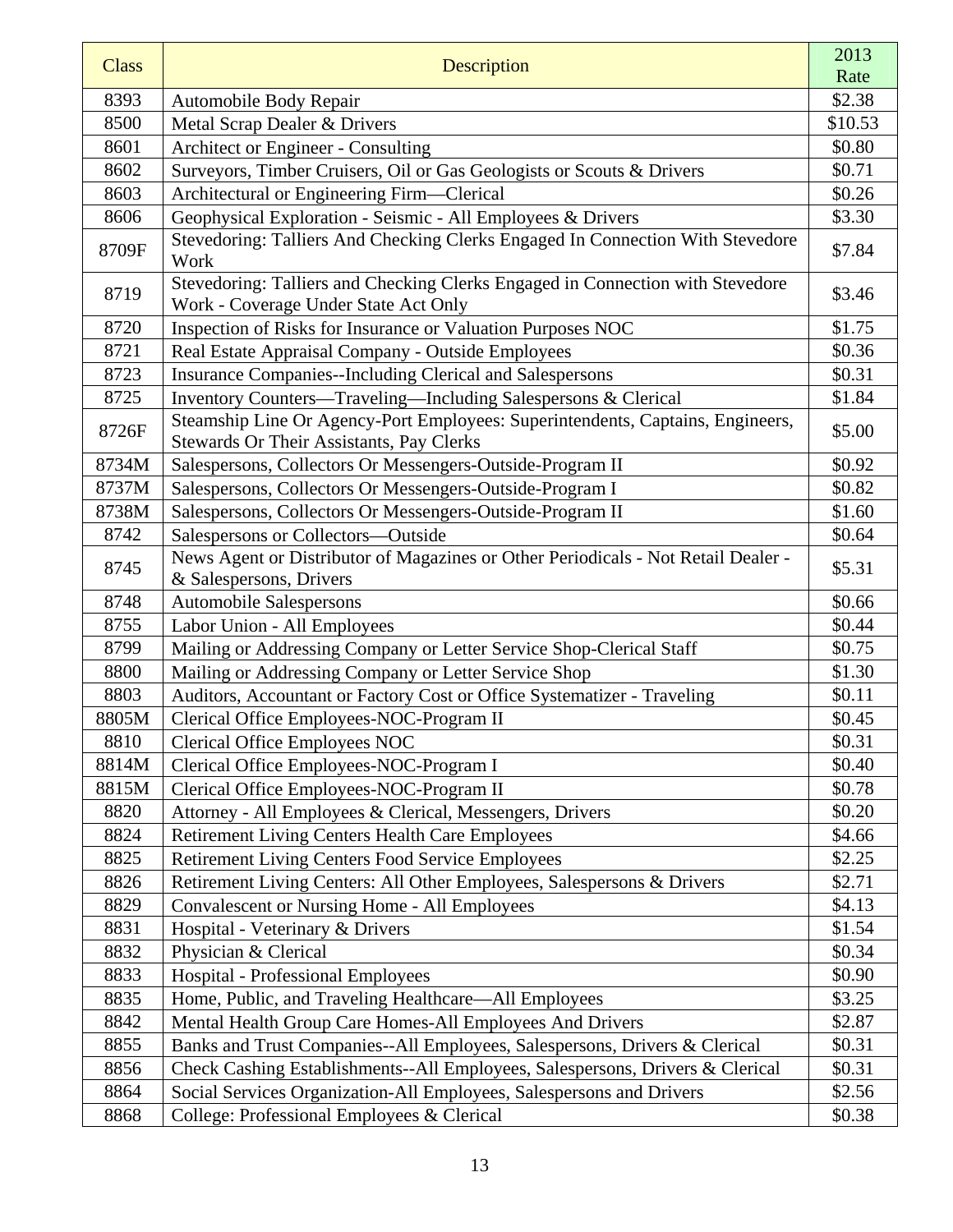| <b>Class</b> | Description                                                                              | 2013    |
|--------------|------------------------------------------------------------------------------------------|---------|
|              |                                                                                          | Rate    |
| 8869         | Child Day Care Center - Professional Employees and Clerical, Salespersons                | \$1.25  |
| 8871         | <b>Clerical Telecommuter Employees</b>                                                   | \$0.20  |
| 8901         | Telephone or Telegraph Co Office or Exchange Employees & Clerical                        | \$0.21  |
| 9012         | Buildings - Operation by Owner, Lessee or Real Estate Management Firm:                   |         |
|              | Professional Employees, Property Managers and Leasing Agents & Clerical,<br>Salespersons | \$1.44  |
| 9014         | Building Operation by Contractors & Drivers                                              | \$2.79  |
|              | Buildings - Operation by Owner or Lessee or Real Estate Management Firm: All             |         |
| 9015         | <b>Other Employees</b>                                                                   | \$3.10  |
| 9016         | Amusement Park or Exhibition Operation & Drivers                                         | \$2.77  |
| 9019         | Bridge or Vehicular Tunnel Operation & Drivers                                           | \$2.02  |
| 9033         | Housing Authority & Clerical, Salespersons, Drivers                                      | \$2.56  |
| 9040         | Hospital: All Other Employees                                                            | \$6.25  |
| 9044         | Casino Gambling - Hotel all Employees & Clerical, Salespersons, Drivers                  | \$1.66  |
| 9052         | Hotel: All Other Employees & Salespersons, Drivers                                       | \$2.31  |
| 9058         | <b>Hotel Restaurant Employees</b>                                                        | \$2.13  |
| 9060         | Club - Country, Golf, Fishing or Yacht - & Clerical                                      | \$1.84  |
| 9061         | Club NOC & Clerical                                                                      | \$1.25  |
| 9062         | Casino Gambling: All Employees & Clerical, Salespersons, Drivers                         | \$1.28  |
| 9063         | YMCA, YWCA, YMHA or YWHA, Institution - All Employees & Clerical                         | \$1.05  |
| 9077F        | United States Armed Service Risk-All Employees & Drivers                                 | \$3.92  |
| 9082         | <b>Restaurant NOC</b>                                                                    | \$1.26  |
| 9083         | <b>Restaurant: Fast Food</b>                                                             | \$1.61  |
| 9084         | Bar, Discotheque, Lounge, Nightclub or Tavern                                            | \$1.31  |
| 9088a        | Rocket Or Missile Testing Or Launching & Drivers                                         | a       |
| 9089         | <b>Billiard Hall</b>                                                                     | \$1.03  |
| 9093         | <b>Bowling Lane</b>                                                                      | \$1.41  |
| 9101         | College: All Other employees                                                             | \$5.03  |
| 9102         | Park, NOC - All Employees & Drivers                                                      | \$4.48  |
| 9154         | Theater NOC: All Other Employees                                                         | \$1.49  |
| 9156         | Theater NOC: Players, Entertainers or Musicians                                          | \$2.10  |
| 9170         | Buildings-Operation by Contractors-Includes window cleaning above one story              | \$4.71  |
| 9178         | Athletic Sports or Park: Non-contact Sports                                              | \$4.58  |
| 9179         | <b>Athletic Sports or Park: Contact Sports</b>                                           | \$20.58 |
| 9180         | Amusement Device Operation NOC - Not Traveling - & Drivers                               | \$7.41  |
| 9182         | Athletic Sports or Park: Operations & Drivers                                            | \$2.51  |
| 9186         | Carnival, Circus or Amusement Device Operator - Traveling - All Employees &<br>Drivers   | \$12.99 |
| 9220         | Cemetery Operation & Drivers                                                             | \$4.77  |
| 9402         | <b>Street Cleaning &amp; Drivers</b>                                                     | \$5.20  |
| 9403         | Garbage, Ashes or Refuse Collection & Drivers                                            | \$9.64  |
| 9410         | Municipal, Township, County or State Employee NOC                                        | \$3.43  |
| 9448X        | Rehabilitation Services-Participants-Unpaid Work Based Training Program                  | \$3.38  |
| 9449X        | Board of Education-Students-Unpaid Work Based Training Program                           | \$1.82  |
| 9501         | Painting: Shop Only & Drivers                                                            | \$3.67  |